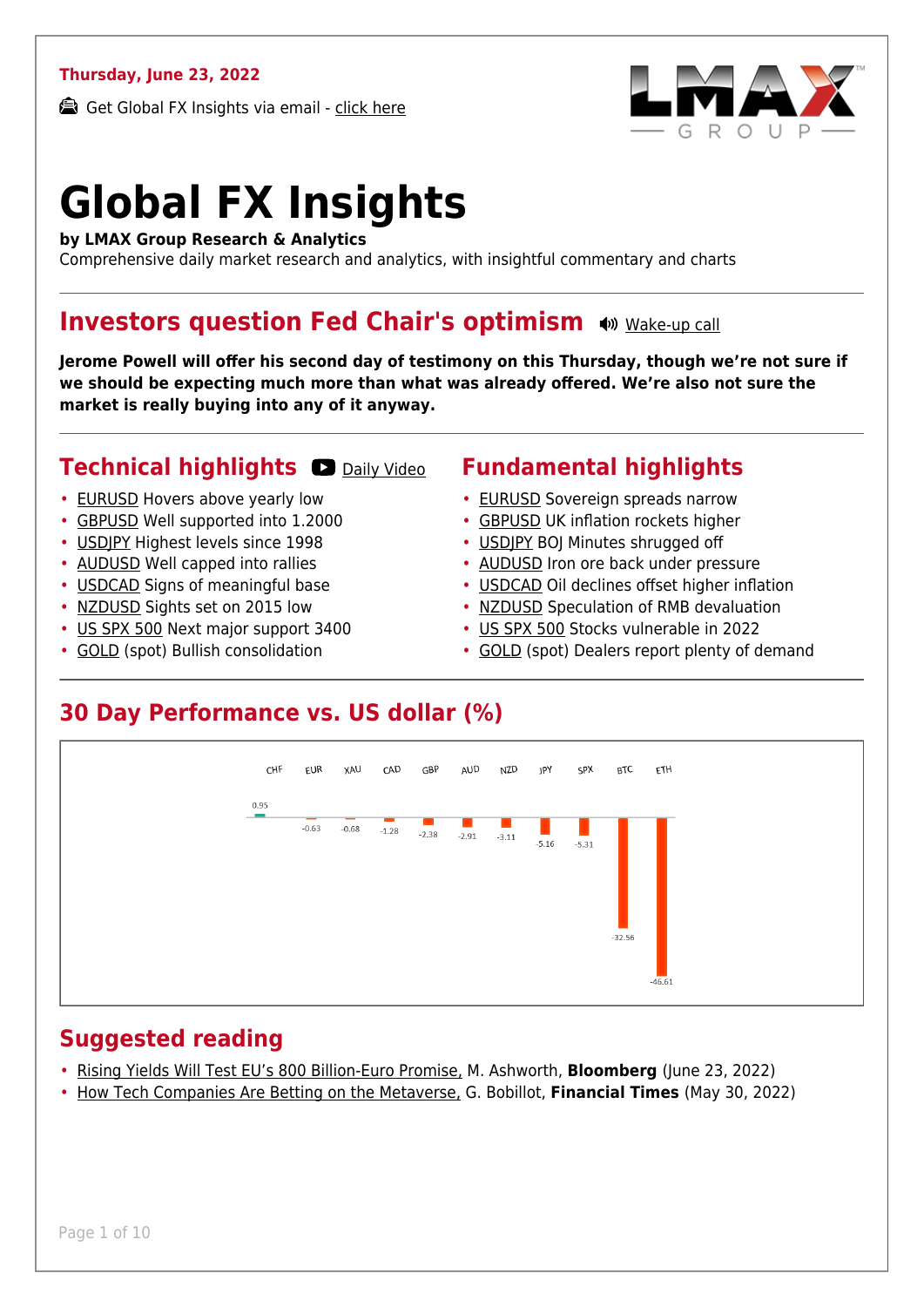### <span id="page-1-0"></span>**EURUSD – technical overview**

**The market has come under intense pressure** in recent weeks, with setbacks accelerating to retest the multi-year low from 2017. A clear break below 1.0300 now sets up the next downside extension towards parity. At the same time, technical studies have been in the process of unwinding from oversold. But back above 1.1000 would be required at a minimum to take the immediate pressure off the downside.



- **R2 1.0643** 10 June high Strong
- **R1 1.0602** 16 June high Medium
- **S1 1.0359**  15 June low– Medium
- **S2 1.0350**  13 May/**2022 low** Strong

## <span id="page-1-1"></span>**EURUSD – fundamental overview**

**The Euro edged up a little higher** on Wednesday. Sovereign spreads narrowed slightly and the ECB continued to talk about its new anti-fragmentation tool, that is says won't impede monetary policy. Key standouts on today's calendar come from some PMI reads out of Germany, the Eurozone, and UK, the ECB economic bulletin, Canada manufacturing sales, and US initial jobless claims. We also get another round of testimony from the Fed Chair.

## **EURUSD - Technical charts in detail**

#### [Watch now](https://youtu.be/1s_gNAwnbnA)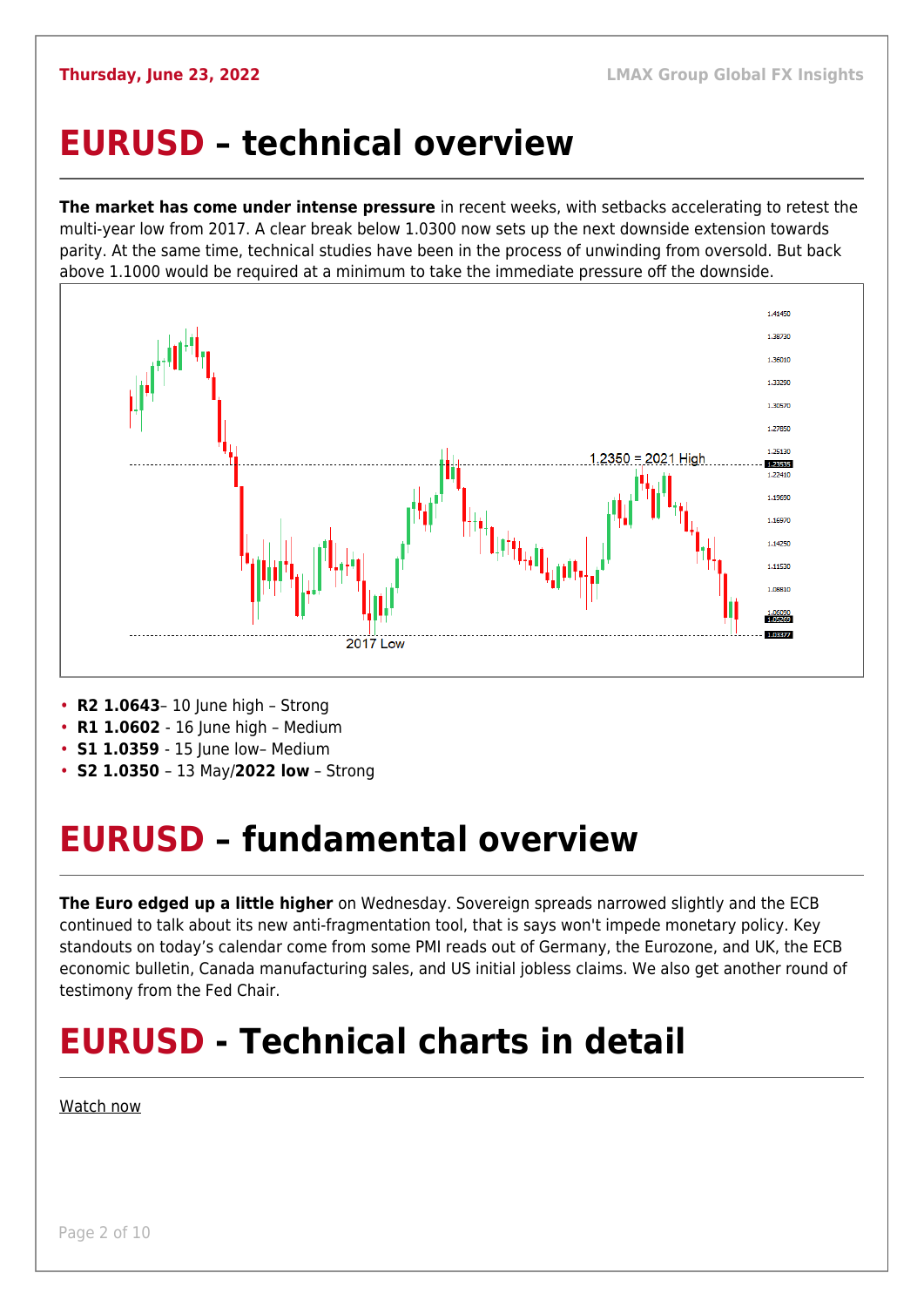#### <span id="page-2-0"></span>**GBPUSD – technical overview**

**The market continues to be exceptionally well supported on dips** down into the 1.2000 area, with the latest setback once again holding up around the barrier. Overall, the daily trend remains bearish, though there are signs of the market wanting to put in a meaningful bottom ahead of the next major upside extension. Look for a clear break back above 1.2700 to strengthen this outlook. A monthly close below 1.2000 would force a rethink of the outlook.



- **R2 1.2518**  10 June high Medium
- **R1 1.2407** 16 June high Medium
- **S1 1.2100**  Round number Medium
- **S2 1.1934**  14 June/**2022 low** Strong

#### <span id="page-2-1"></span>**GBPUSD – fundamental overview**

**The outlook for the UK economy is all the more in question** with inflation rocketing to a 40-year high, the highest reads in the G-7. Having said that, all of this opens the door to a more aggressive policy response from the BOE, which could inspire demand for the Pound on the yield differential implications. Key standouts on today's calendar come from some PMI reads out of Germany, the Eurozone, and UK, Canada manufacturing sales, and US initial jobless claims. We also get another round of testimony from the Fed Chair.

[Watch now](https://youtu.be/GxHVYmz0ISI)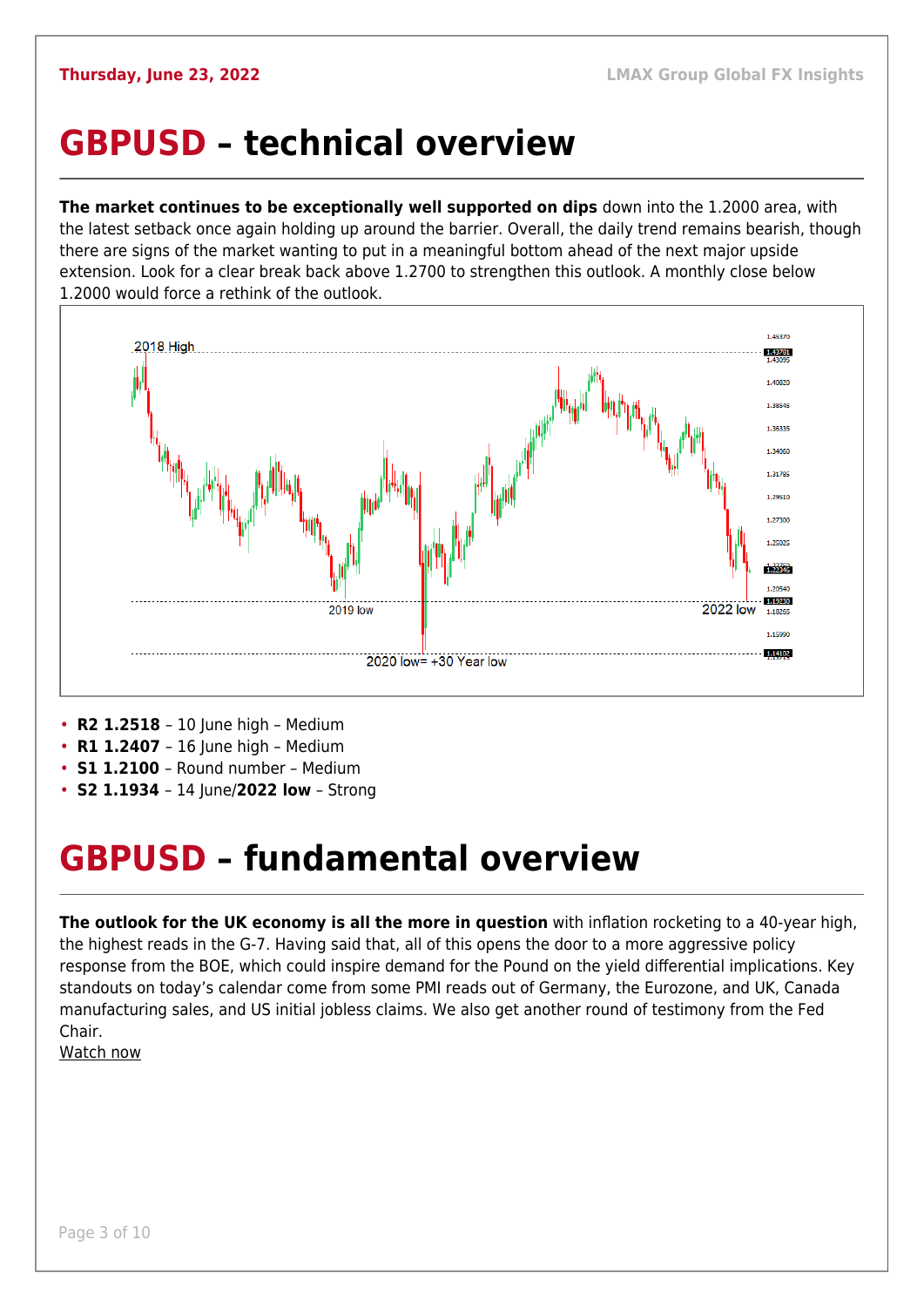## <span id="page-3-0"></span>**USDJPY – technical overview**

**The market has rocketed higher to its highest levels since 1998** after breaking through the 2002 high. Technical studies are however looking stretched, with scope for a sizable consolidation and correction in the weeks ahead. Look for additional upside from here to be well capped ahead of 140.00. A break back below 130.00 would take the immediate pressure off the topside.



- **R2 137.00**  Figure Strong
- **R1 136.72**  22 June/**2022 high** Strong
- **S1 134.92** 21 June low Medium
- **S2 134.53**  20 June low Medium

## <span id="page-3-1"></span>**USDJPY – fundamental overview**

**The Minutes from the latest BOJ Meeting flagged** excessive currency volatility as harmful to businesses. Nevertheless, the volatility hasn't been harmful enough to this point to effect any change to monetary policy. The BOJ is clearly still committed to easy policy despite what's going on with other major central banks. Key standouts on today's calendar come from some PMI reads out of Germany, the Eurozone, and UK, Canada manufacturing sales, and US initial jobless claims. We also get another round of testimony from the Fed Chair.

[Watch now](https://youtu.be/5iw8z8kH8EU)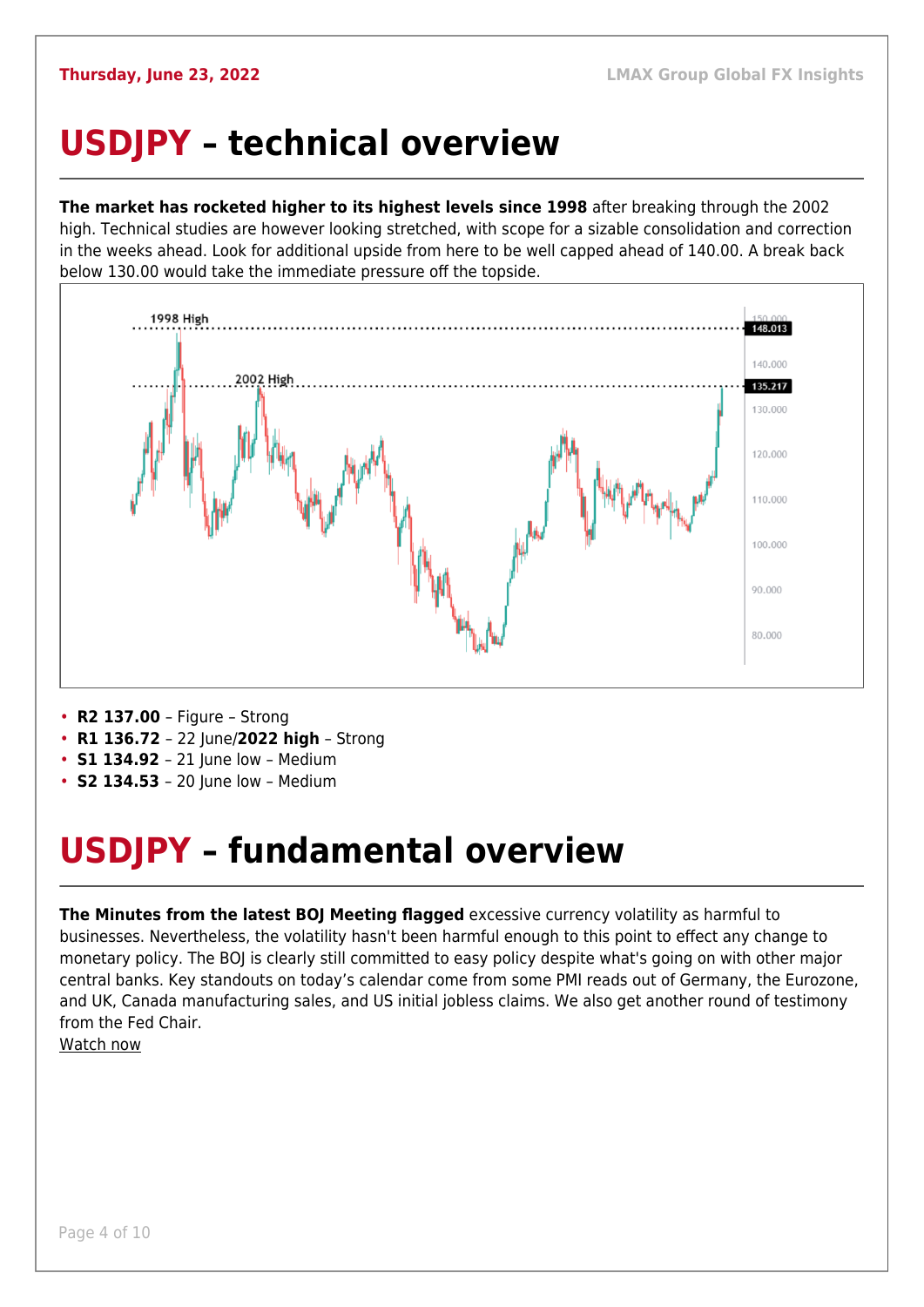### <span id="page-4-0"></span>**AUDUSD – technical overview**

**Overall pressure remains on the downside** and conditions remain quite choppy. A break back above 0.7900 would be required to force a shift in the structure and suggest we are seeing a more significant bullish reversal. Until then, scope exists for a retest and break of the yearly low.



- **R1 0.7198**  9 June high Medium
- **R2 0.7138**  10 June high Medium
- **S1 0.6851** 14 June low Medium
- **S2 0.6829**  12 May/**2022 low** Medium

## <span id="page-4-1"></span>**AUDUSD – fundamental overview**

**Iron ore prices have headed south again** and concerns over the outlook for China remain. Meanwhile, broader risk sentiment is still in deterioration mode, and all of this is inviting selling pressure on the Australian Dollar. Key standouts on today's calendar come from some PMI reads out of Germany, the Eurozone, and UK, Canada manufacturing sales, and US initial jobless claims. We also get another round of testimony from the Fed Chair.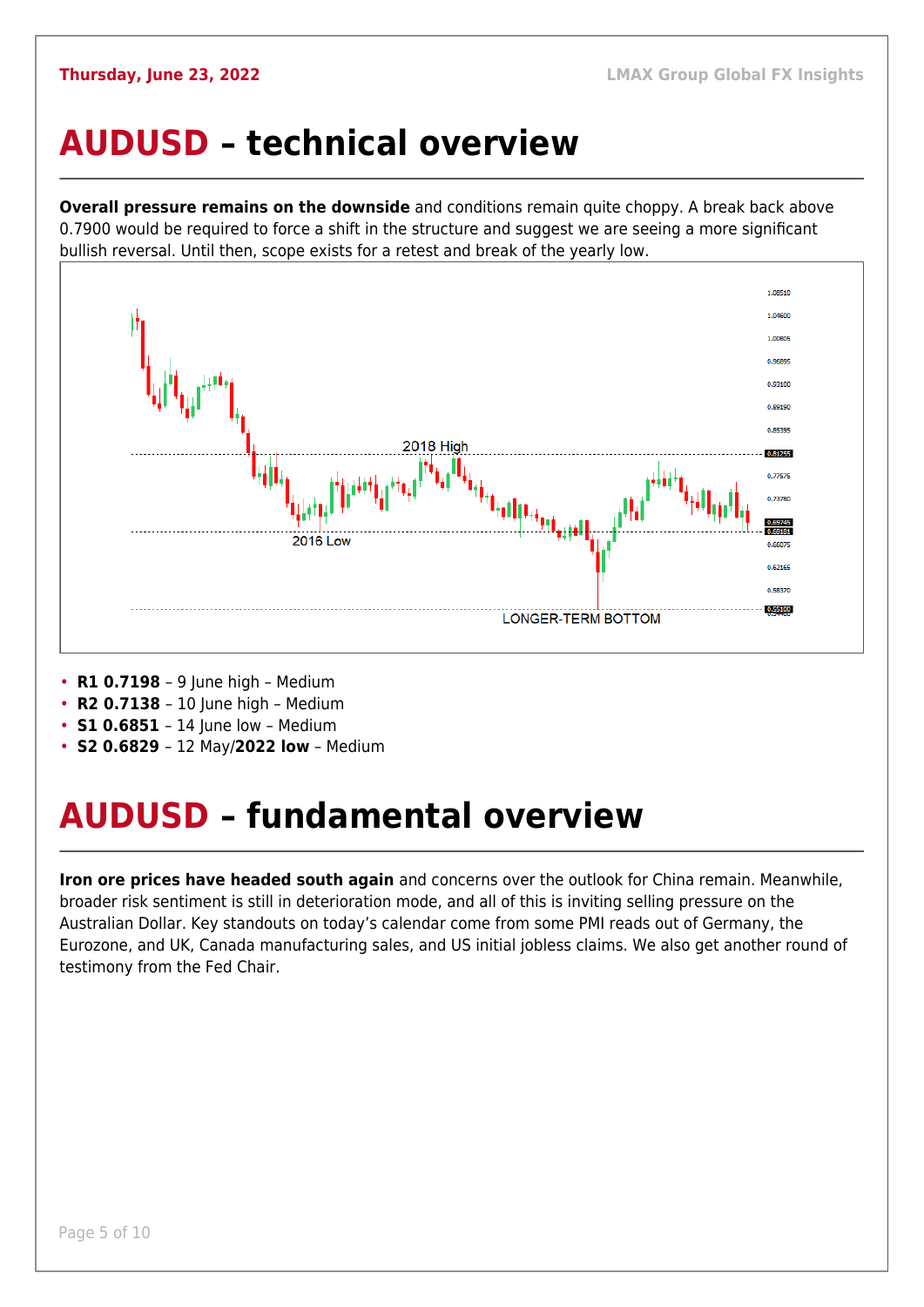#### <span id="page-5-0"></span>**USDCAD – technical overview**

#### **A recent surge back above 1.3000 signals an end to a period of bearish consolidation** and

suggests the market is in the process of carving out a more significant longer-term base. Next key resistance now comes in up into the 1.3500 area. Setbacks should be very well supported down into the 1.2500 area.



- **R2 1.3079**  17 June/**2022 high** Strong
- **R1 1.3000**  Psychological Medium
- **S1 1.2861**  16 June low Medium
- **S2 1.2681** 10 June low Medium

## <span id="page-5-1"></span>**USDCAD – fundamental overview**

**The Canadian Dollar remains under pressure** despite this week's better than expected retail sales and hotter Canada inflation data. An intense pullback in the price of oil and ongoing risk off flow have been more than enough to offset positive flow. Key standouts on today's calendar come from some PMI reads out of Germany, the Eurozone, and UK, Canada manufacturing sales, and US initial jobless claims. We also get another round of testimony from the Fed Chair.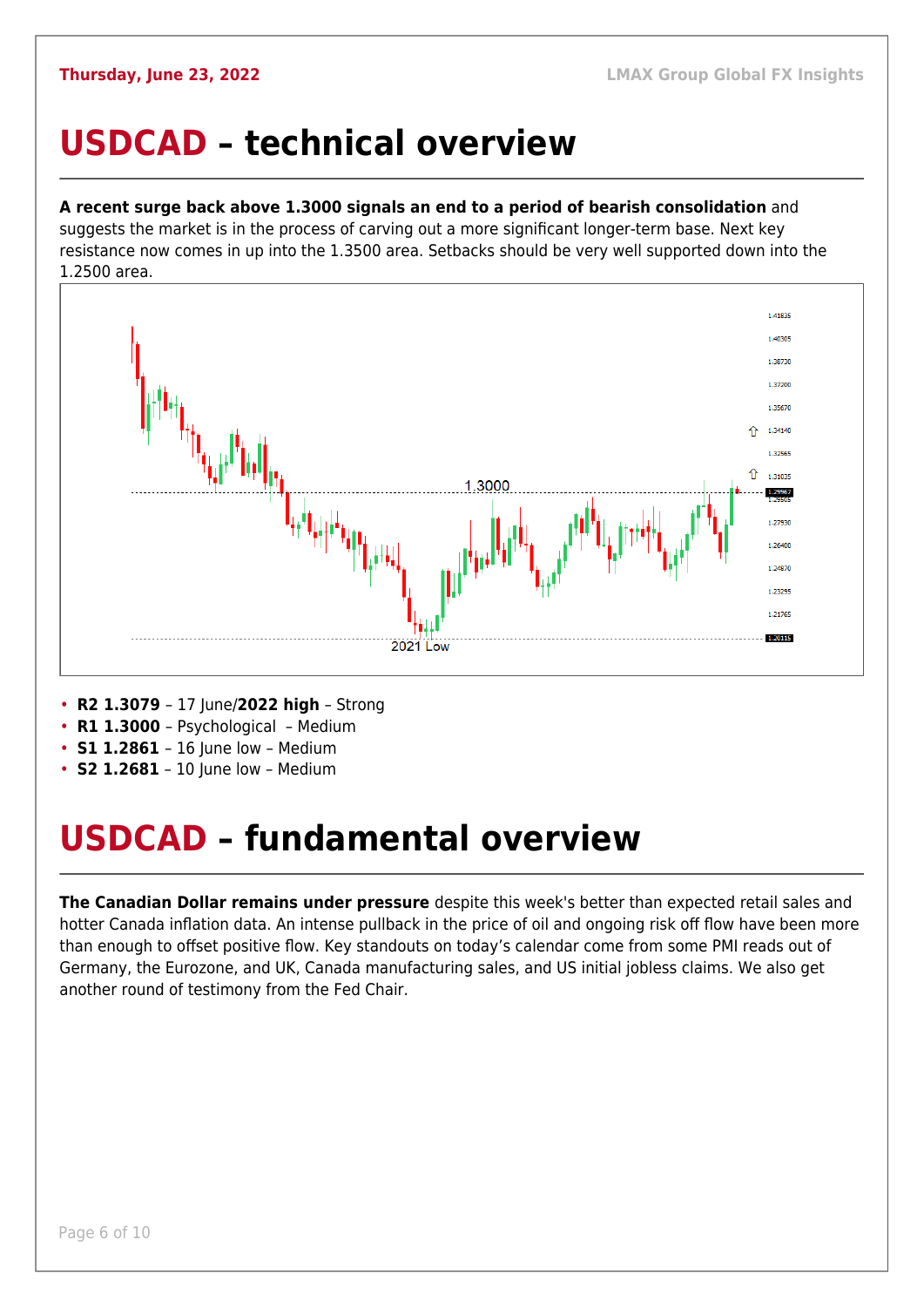### <span id="page-6-0"></span>**NZDUSD – technical overview**

**Overall pressure remains on the downside** and conditions remain quite choppy. A break back above 0.6600 would be required to force a shift in the structure and suggest we are seeing a more significant bullish reversal. Until then, scope exists for fresh yearly lows and a retest of the 2015 low down towards 0.6100.



• **R2 0.6500** – 7 June high – Medium

- **R1 0.6462**  9 June high Medium
- **S1 0.6200** Figure Medium
- **S2 0.6197**  14 June**/2022 low** Strong

## <span id="page-6-1"></span>**NZDUSD – fundamental overview**

**Speculation over an RMB devaluation** has been building and all of this worry has opened more downside pressure on risk assets, with Kiwi suffering as a consequence. Key standouts on today's calendar come from some PMI reads out of Germany, the Eurozone, and UK, Canada manufacturing sales, and US initial jobless claims. We also get another round of testimony from the Fed Chair.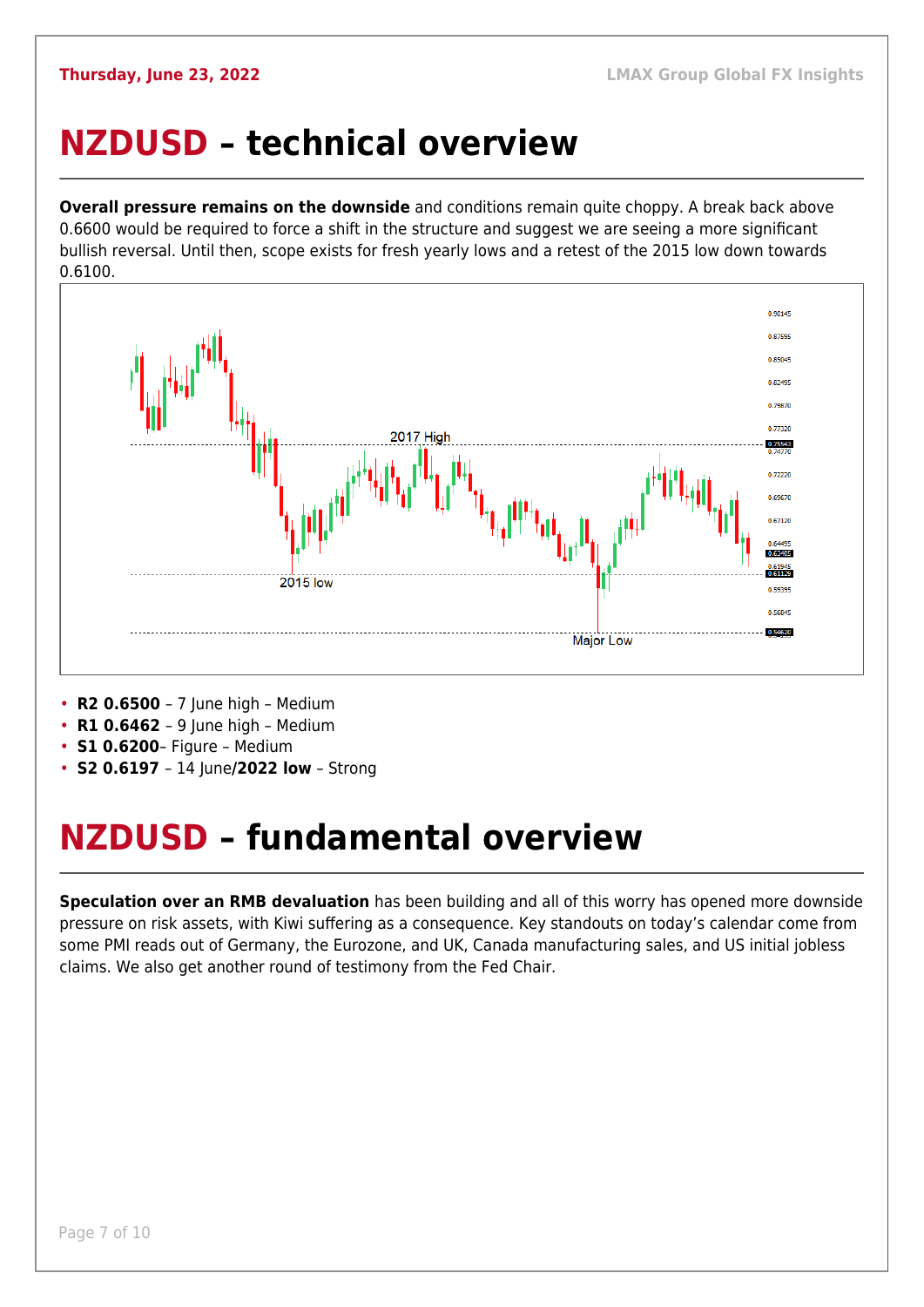#### <span id="page-7-0"></span>**US SPX 500 – technical overview**

**Longer-term technical studies are in the process of unwinding** from extended readings off record highs. Look for rallies to be well capped in favor of lower tops and lower lows. Back above 4,206 will be required at a minimum to take the immediate pressure off the downside. Next major support comes in around 3,400.



- **R2 4206**  30 May high Strong
- **R1 4031** 10 June high Medium
- **S1 3700**  Round number Medium
- **S2 3637**  17 June/**2022 low** Medium

## <span id="page-7-1"></span>**US SPX 500 – fundamental overview**

**With so little room for additional central bank accommodation**, given an already depressed interest rate environment, the prospect for sustainable runs to the topside on easy money policy incentives and government stimulus, should no longer be as enticing to investors. Meanwhile, ongoing worry associated with rising inflation and slower growth should continue to weigh more heavily on investor sentiment in 2022.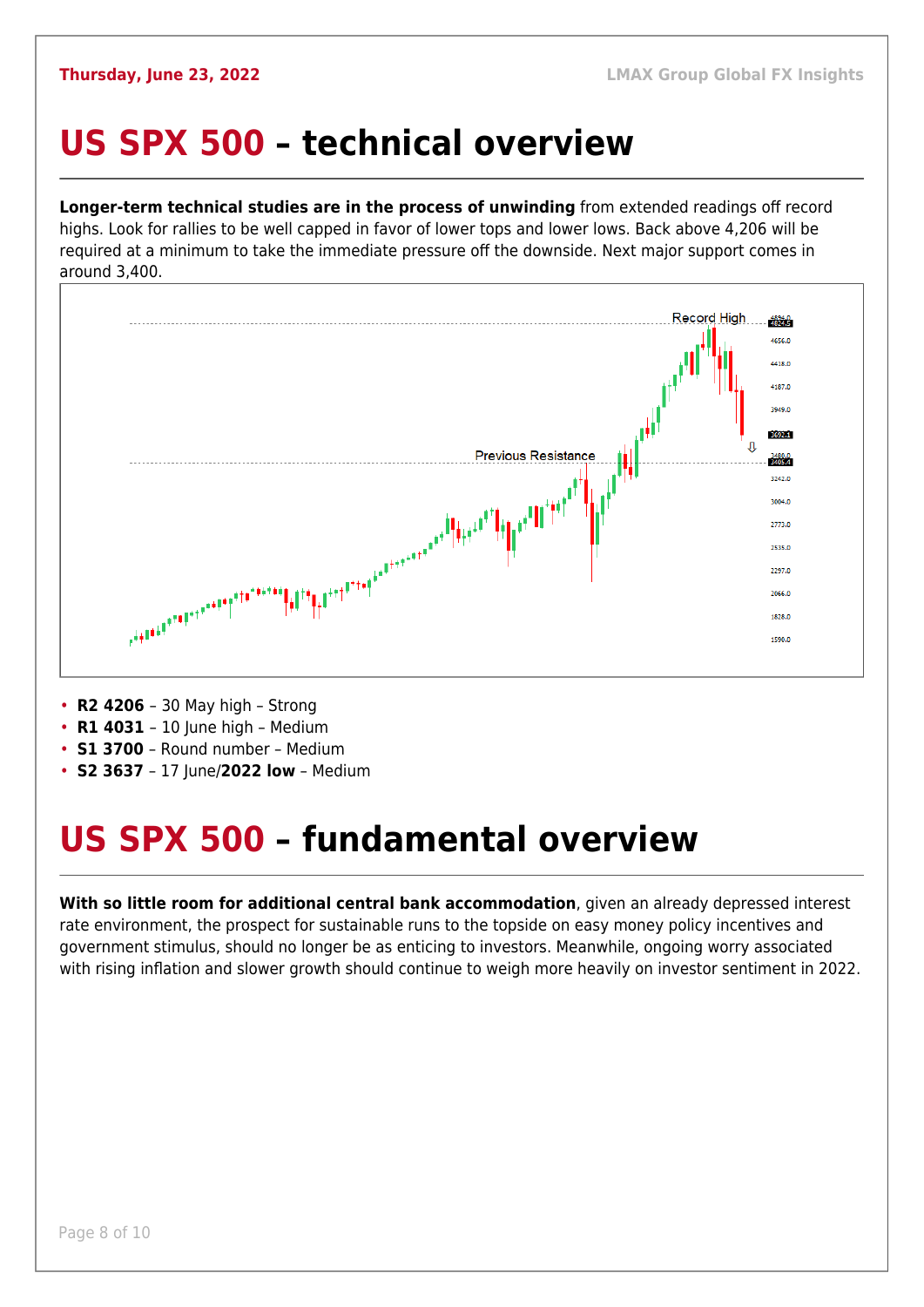## <span id="page-8-0"></span>**GOLD (SPOT) – technical overview**



- **S1 1805** 14 June low Strong
- **S2 1787**  16 May low Medium

## <span id="page-8-1"></span>**GOLD (SPOT) – fundamental overview**

**The yellow metal continues to be well supported on dips** with solid demand from medium and longerterm accounts. These players are more concerned about exhausted monetary policy, extended global equities, and inflation risk. All of this should keep the commodity well supported, with many market participants also fleeing to the hard asset as the grand dichotomy of record high equities and record low yields comes to an unnerving climax.